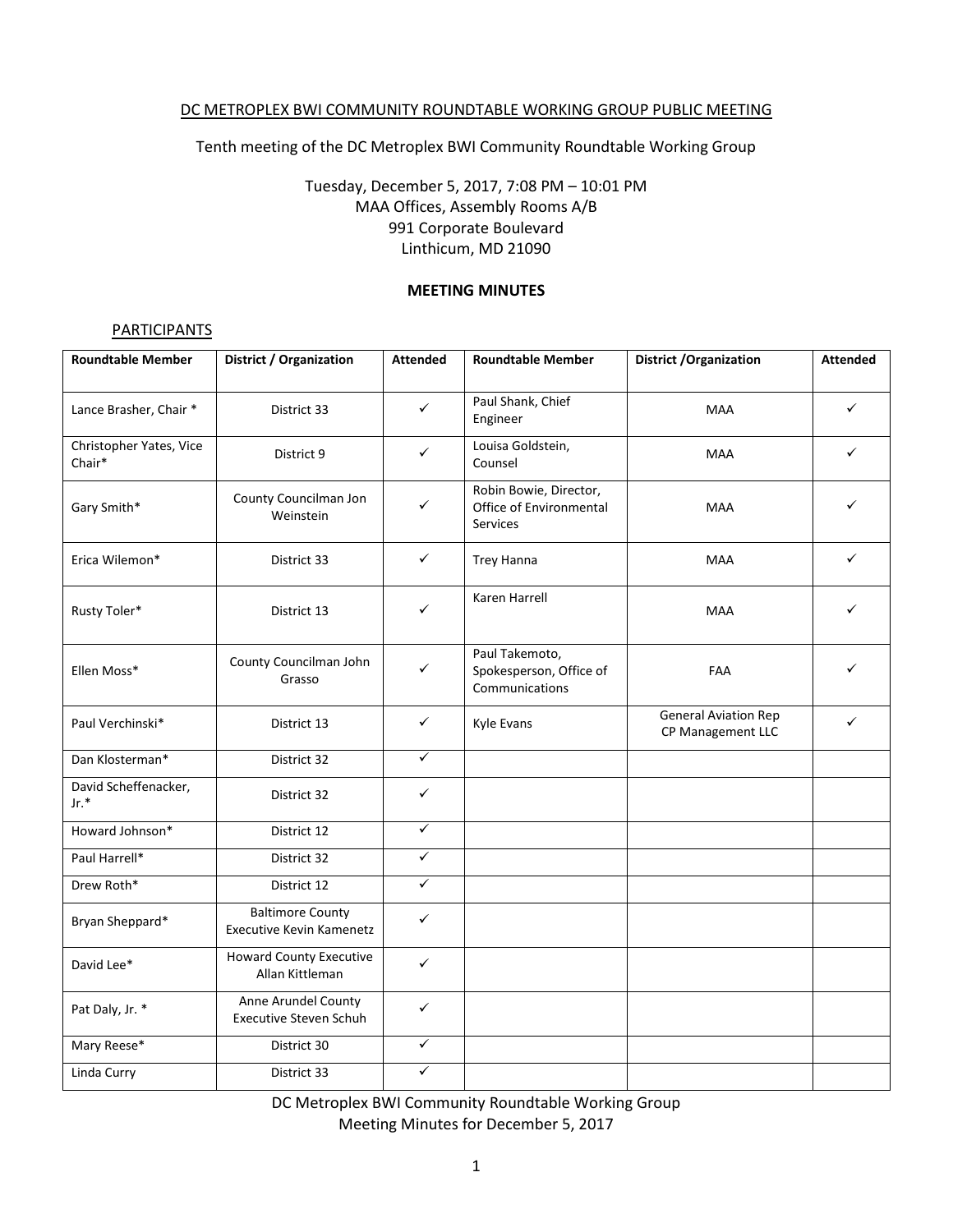*\*Voting Members*

Contractor Support Mary Ellen Eagan, HMMH Rhea Gundry, HMMH Adam Scholten, HMMH A.J. Durham, Straughan Christine Wysocki, Straughan

### MEETING MATERIALS

Participants received the following materials in advance:

Draft Meeting Minutes from November 7, 2017

Handouts at meeting:

- Meeting Agenda for December 5, 2017
- Draft Meeting Minutes from November 7, 2017
- DC Metroplex BWI Community Roundtable letter to Michael Huerta, FAA Administrator, dated September 8, 2017
- FAA letter to Lance Brasher, DC Metroplex BWI Community Roundtable Chairman, dated November 21, 2017
- DC Metroplex BWI Community Roundtable letter to Larry Hogan, Governor of Maryland, dated December 4, 2017
- Revised Meeting Minutes from June 20, 2017
- Amended DC Metroplex BWI Community Roundtable Charter dated November 7, 2017

Displayed at meeting:

- MAA presentation titled *Operations Summary 2017, January through September, Baltimore/Washington International Thurgood Marshall Airport* dated December 5, 2017
- MAA presentation titled *Runway 33L Jet Arrival Historical Flight Tracks and Final Approach Course Intercepts at Baltimore/Washington International Thurgood Marshall Airport* dated December 5, 2017

### **1. Introductions**

Mr. Lance Brasher (Chair) welcomed attendees and began the meeting. He briefly gave background information on the Roundtable for first-time attendees, including a history of the reason for forming the Roundtable, correspondences with FAA, and progress to date. He assessed the most recent letter from FAA as computer generated, containing no substance.

#### *Review and approve agenda for tonight's meeting*

Mr. Paul Verchinski moved to approve the meeting agenda. Mr. Drew Roth seconded the motion for approval. All in favor. Tonight's meeting agenda is approved.

## *Review and approve June 20, 2017 meeting minutes*

Ms. Linda Curry added text based on Ms. Ellen Sample's presentation at the June meeting. Ms. Curry moved to approve the updated minutes and Mr. Verchinski seconded. All in favor. The June 20<sup>th</sup> meeting minutes are approved.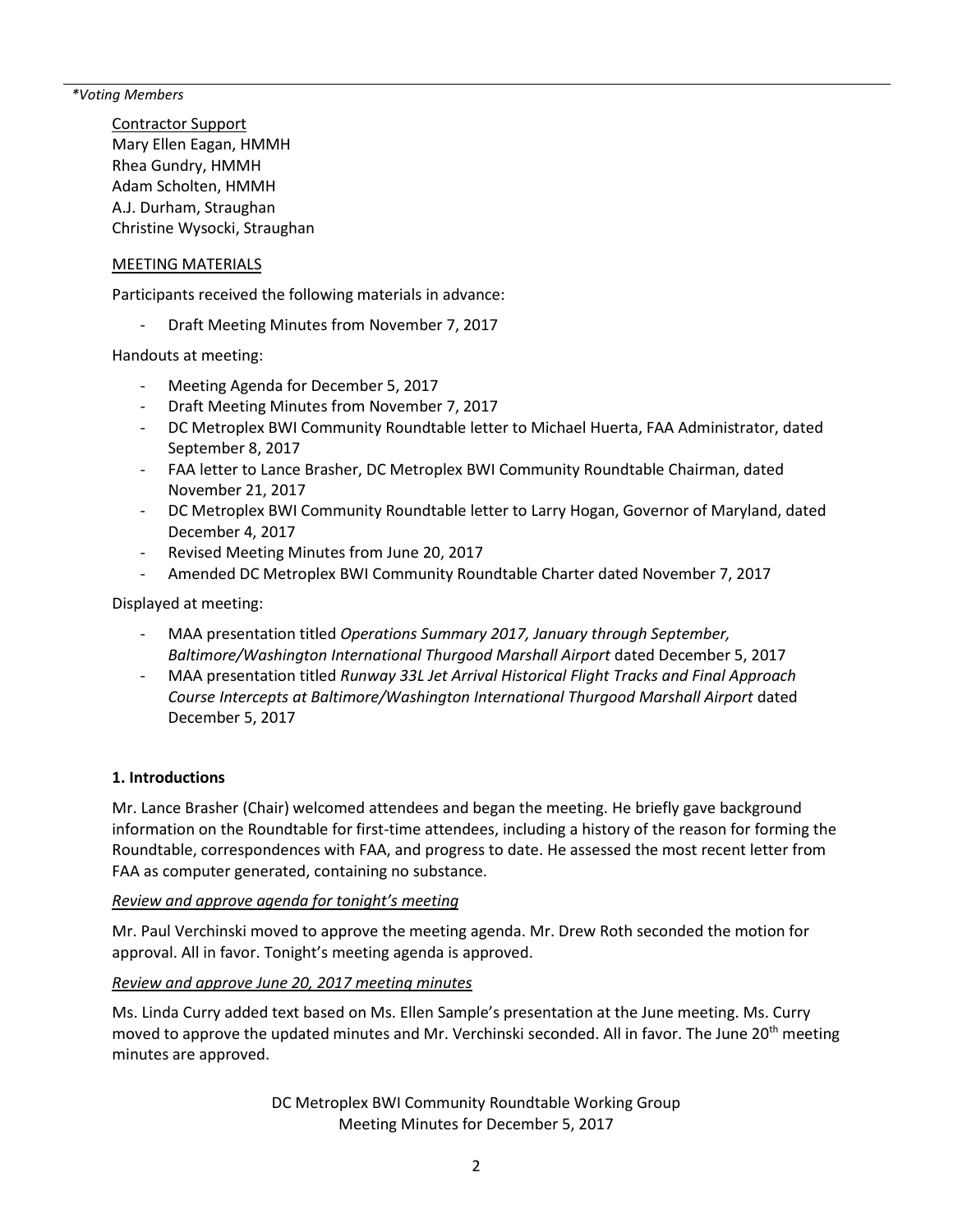# *Review and approve November 7, 2017 meeting minutes*

Ms. Curry stated she did not want to approve the November meeting minutes because of the limited review time (fewer than 24 hours). Mr. Verchinski moved to table the vote on the November minutes. Mr. Roth seconded. Approval of the November meeting minutes moved to next month's agenda to provide time for review.

## *Review and approve Charter Amendment*

The update made was the addition of a voting member for District 30. Mr. Verchinski moved to adopt the updated Charter and Mr. Yates seconded. All in favor. The updated Charter is approved.

## **2. Updates from PBN Implementation Working Group Regarding Remedial Actions and Issues**

Mr. Paul Shank of MAA stated the next 3-day PBN Working Group (Working Group) meeting is scheduled for next week. Mr. Adam Scholten of HMMH confirmed there is also another meeting tentatively scheduled for January. The FAA is expected to continue to build on what they presented at the November 7<sup>th</sup> Roundtable meeting.

Mr. Brasher mentioned that the FAA was planning a more substantive presentation for February 2018, as compared with the FAA's November 2017 presentation. He believes progress has been made on moving flights, though is unsure on the status of altitude changes. Mr. Shank said there's still pushback from the Working Group on altitude increases due to overflights (i.e., aircraft passing through the airspace to other destinations at a higher altitude than arrival/departures at BWI). With altitude changes, he observed that industry is on same page as the Roundtable. Per MAA's analyses, planes could be at higher altitudes and still meet the 3-degree descent standard for traditional approaches. MAA requested the data in writing from FAA for HMMH to consider; MAA is prepared to do a Freedom of Information Act (FOIA) request, if necessary.

Mr. Paul Harrell asked for reasoning behind the FAA's resistance, and Mr. Shank responded that some aircraft cannot achieve a 7,000' altitude by the time they reach the airport boundary. He mentioned the remaining 2 Working Group sessions, where he expects the FAA to address altitude. Mr. Shank recalled an estimate of 3-4 decibels in reduction per 1,000' altitude increase.

Mr. Brasher noted he had not yet seen anything on the third prong: dispersion. While Mr. Owens of FAA originally said it was easy to create dispersion, it seems he has been told he cannot communicate that to the Roundtable any longer. We have clear records that demonstrate the dispersion that occurred in the past. Mr. Brasher stressed the importance of representation for the Roundtable by MAA, HMMH, and airlines at the Working Group sessions. He considers FAA's current communications with the Roundtable as unhelpful.

Ms. Erica Wilemon inquired about the FAA's pushback, and Mr. Shank confirmed it was on altitude. Mr. Shank said the MAA has radar information from HMMH that shows how pilots are descending to their desirable altitude once cleared. If there was a published procedure from RAVNN to a new waypoint/fix, to GRAFE, the airline could fly the published approach. We need to look at the percentages present pre-NextGen. Mr. Scholten said the data was available and could be provided. Mr. Shank emphasized the focus on returning to historical percentages.

Ms. Mary Reese considers this concept to be on the right track, but still insufficient because of the continued existence of a line of planes that were not historically present. Mr. Shank noted that they need to determine the historical distribution for approaches to establish percentages. They also need to review overflights, as he believes they can fly at a higher altitude. Ms. Reese inquired if this was being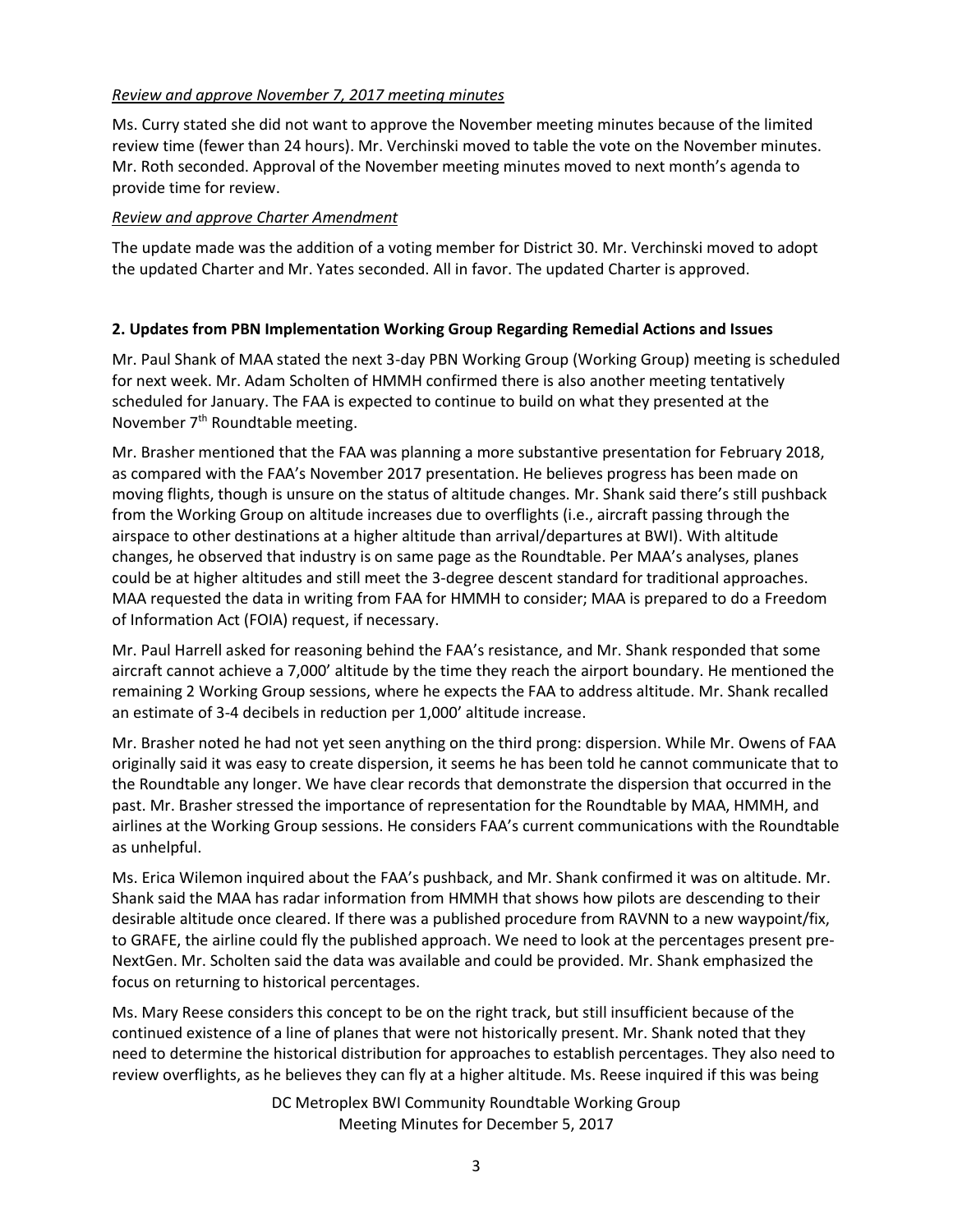done for the entire airport and not just GRAFE to SPLAT. Mr. Shank confirmed this would be done for the entire airport. Ms. Ellen Moss asked for clarification on whether this impacted departures, and Mr. Shank confirmed that the higher altitudes were related to arrivals.

At the Working Group meeting, Mr. Shank said MAA asked FAA to voluntarily respect the noise abatement procedures, as the public was involved in this decision, along with FAA, airlines, and industry. Metroplex changed flight paths and introduced noise over areas that never experienced noise before. The FAA has since figured out how to replicate noise abatement procedures with NextGen technology.

Mr. Shank explained that the FAA said they could move flights back to what they call the notional area. For departures, industry said they would be happy with vectoring versus flying interstates in the sky. While that might be putting things back the way they were, Mr. Shank also wants the FAA to respect noise abatement procedures.

Ms. Reese inquired as to why industry would want vectoring for departures and not arrivals. Mr. Shank pointed to predictability for arrivals and stabilization for landing, which are essential to safe operations of carriers. Mr. Shank is under the impression that the FAA is listening.

Mr. Brasher requested the presentation of (existing) slides that show pre- and post-Next Gen dispersion. The Roundtable wants dispersion where it was historically.

Mr. Verchinski asked why all of the airspace was not being used. Mr. Shank said this level of dispersion cannot currently be replicated with NextGen. Mr. Verchinski and Ms. Reese do not believe this to be true. Mr. Verchinski stated that algorithms can be written to increase dispersion. Looking at the slides requested by Mr. Brasher, Mr. Roth pointed out the presence of a runway used for small commercial flights.

### **Deliverables:**

- HMMH to provide data on approaches, specifically historical percentages related to descents of flights (NOTE: this is complete, delivered in the second presentation)
- HMMH/MAA to analyze over flights and the potential for altitude increases

# **3. MAA Report on BWI Operations for Previous Month and Year-to-Date, covering: dispersion, altitude, number of operations/runway, upcoming developments and plans**

Mr. Scholten gave a presentation titled *Operations Summary 2017, January through September, BWI Thurgood Marshall Airport*. This presentation was scheduled for the November meeting and got postponed due to the PBN Working Group presentation. (The complete presentation is available on MAA's website at:

## [http://www.maacommunityrelations.com/\\_media/client/anznoiseupdate/2017/BWI\\_2017\\_ops\\_throug](http://www.maacommunityrelations.com/_media/client/anznoiseupdate/2017/BWI_2017_ops_through_Q3_v1_20171205.pdf) [h\\_Q3\\_v1\\_20171205.pdf\)](http://www.maacommunityrelations.com/_media/client/anznoiseupdate/2017/BWI_2017_ops_through_Q3_v1_20171205.pdf)

The presentation focused on jet operations, as these are the bulk of flights at BWI, and the evolution of runway use over the year. Data provided included a summary of averages for jet operations (arrivals and departures on weekends and weekdays).

Wind is typically the primary driver for runway usage, though other reasons for variations in use exist. Runway usage can change multiple times over the day or remain steady. Mr. Brasher inquired as to why certain runways are used much more than others, and Mr. Scholten responded that it is safer for aircraft to land into the wind.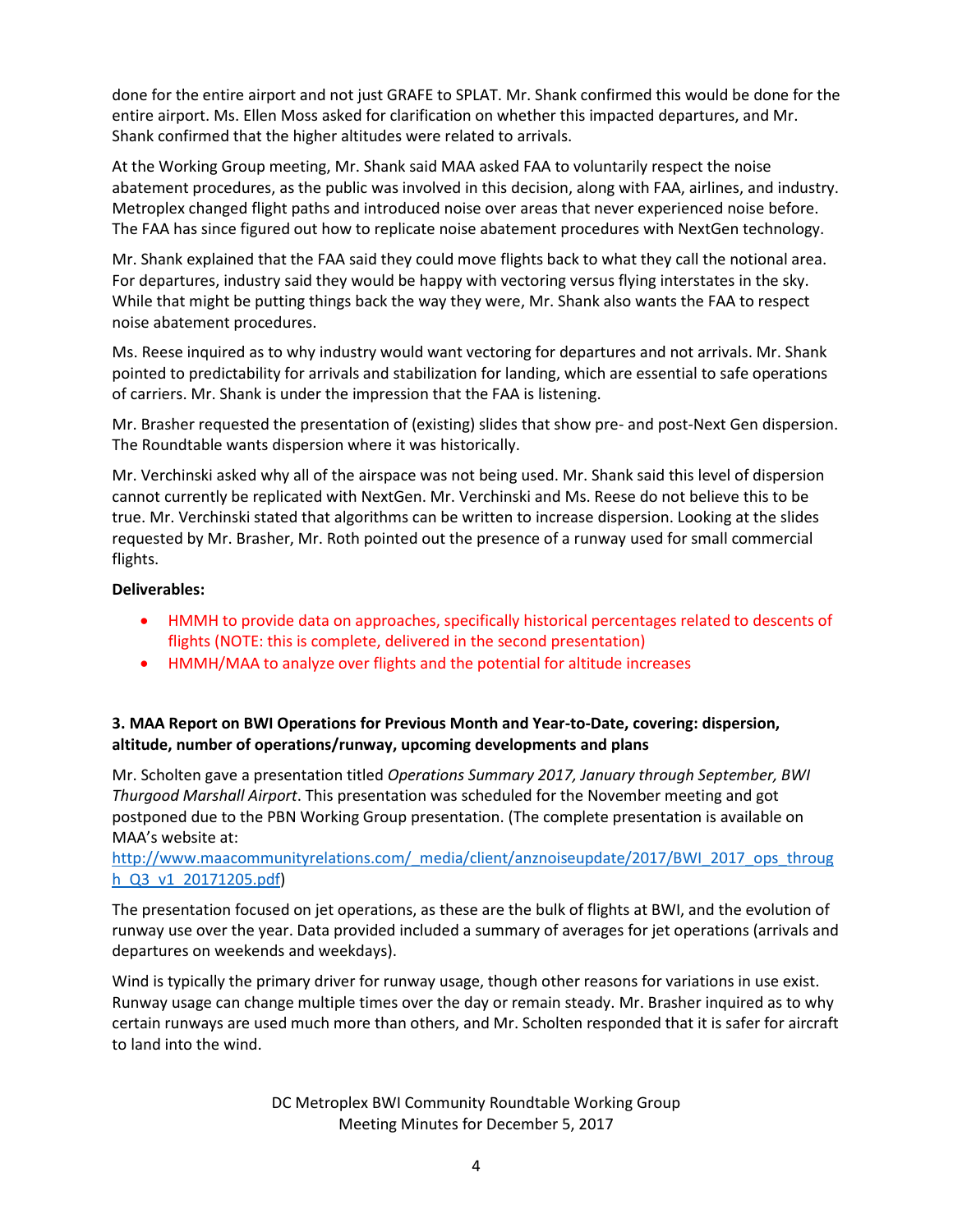Ms. Reese asked if winds were known to change over the decades—i.e., if the airport were built today, would the runways be situated in a similar configuration? Mr. Shank explained that another runway (parallel to Runway 28) has been on expansion plans for the last twenty years. Runways at BWI were configured based on historical wind information. BWI runways crisscross because they were built for a particular aircraft that was very sensitive to crosswinds (this aircraft is no longer in use today); commercial aircraft still have sensitivity to crosswinds.

Mr. Brasher asked why runway use is not flipped, making the percentages inverse (e.g., 61% arrivals would change to 61% departures). Mr. Roth said he believes that would create planes flying where they have never flown before.

Mr. Shank said the current use, as shown in the slides, is a more efficient utilization of the runway system and accounts for the winds. Ms. Reese added that planes do not want to cross the taxiway, and asked about the reason behind adding a second Runway 28. Mr. Shank said the additional runway would increase capacity. The airport planning document states that additional capacity would be needed at some point in the future; one way to achieve this is to add runways. When the airport master plan was written in the 1940's, each of the existing runways also had a parallel runway. The thought behind this was to protect airspace for future runways, so buildings and other structures could not be built to interfere. (This master plan is in the public domain at

[http://maacommunityrelations.com/content/whatsgoingon/masterplan.php.](http://maacommunityrelations.com/content/whatsgoingon/masterplan.php))

Mr. Roth asked about the needs of flights, and Mr. Shank responded that takeoffs require longer runways than arrivals. Mr. Scholten added that you can get more departures out of a runway. Mr. Roth asked how arrivals and departures would be balanced, if a second runway were to be added. Only the number of planes that arrive can be loaded and returned to service; there cannot be more departures than arrivals because the planes would not be there to load.

Mr. Scholten noted that adding another Runway 28 would allow one of the 28's to be used for arrivals only and the other to be used for departures only. Mr. Roth questioned how adding another runway would not add to the noise problem. Mr. Shank responded that, by default, adding more runways adds more capacity.

Mr. Shank stated that there is no capacity constraint today, only in the distant future. He also said that adding another Runway 28 would not dramatically increase capacity—it's not a doubling, it is a small percentage increase.

Mr. Brasher said it is imperative to win the dispersion battle so the burden of plane traffic and related noise is shared and distributed equitably around the area. Mr. Brasher believes that once the FAA violated the status quo, by saying it is acceptable for a person or area accustomed to the presence of flights to experience an increase of flight traffic, it is no more fair than saying to put flights where they were not present before; if the FAA cannot restore or put flight patterns back the way they were historically, no one has a protected status. Mr. Roth noted that there is an established noise zone near the airport; there is no excuse to violate the noise zones or noise abatement area. Mr. Brasher rebutted that people under the railways (i.e., concentrated planes flying overhead) are going to ask why they are experiencing the biggest burden, if we cannot win the dispersion battle.

Ms. Reese asked why those in attendance are shouldering the burden for the whole State. She then inquired about reaching capacity at BWI and how close they are to this point. Mr. Shank said BWI will not need additional capacity until 2037. An audience member, Mr. Jimmy Pleasant, said that an additional 150,00 flights each year would put the airport at capacity, and BWI is having one of its best years since the early 2000's.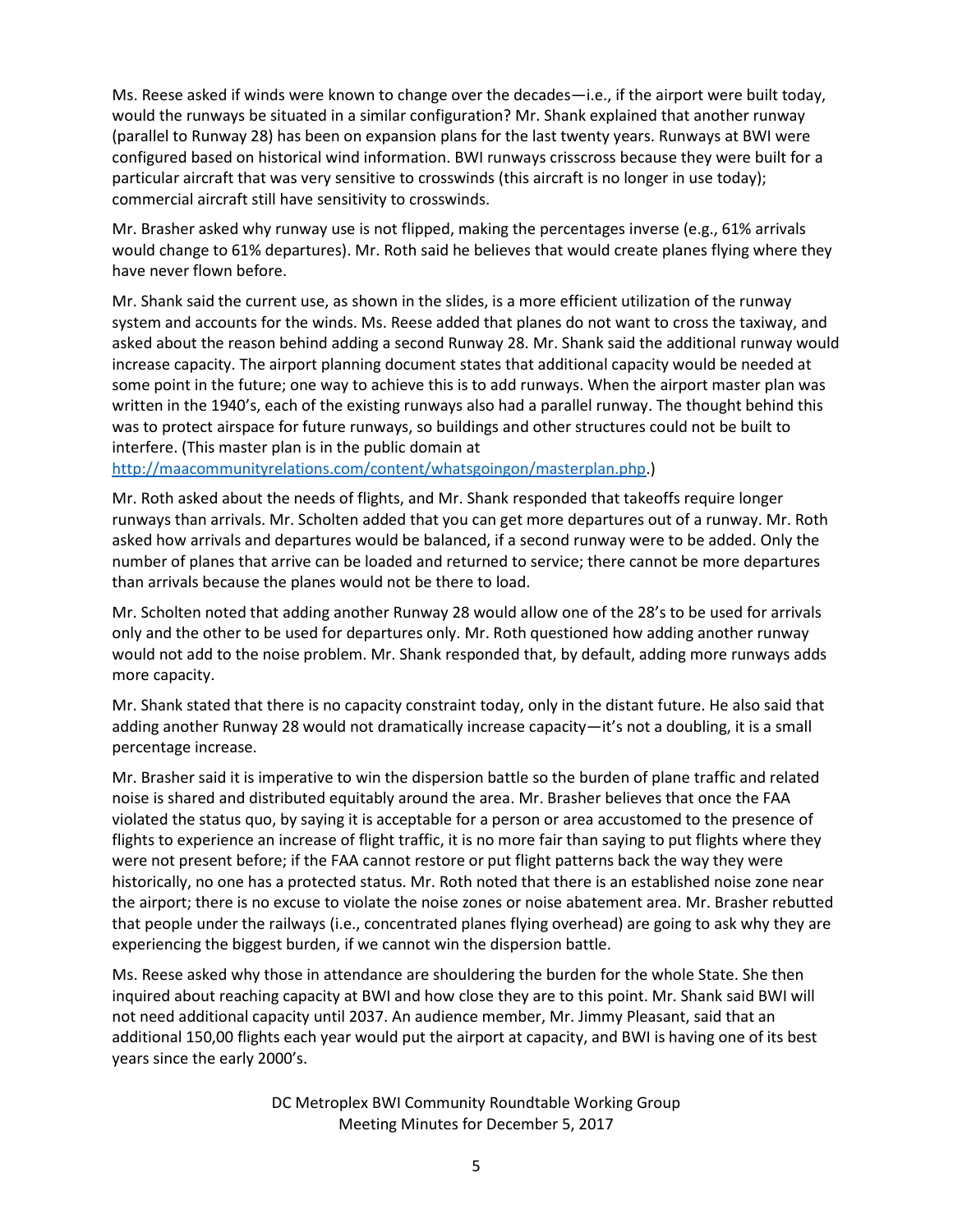Mr. Scholten moved on to talk about flight corridors, specifically the locations and concentrations of flight paths around BWI and surrounding communities. He presented data for jet flights retrieved from BWI radar. On the slides, color gradations depict density; blue means lower density, red means greater density. This information is based on the relative number of aircraft. Slides show two images: the lefthand image is zoomed in and the right-hand image is zoomed out to give location perspective. Data is presented by quarter (Q1-3 for 2017); data on the final quarter is not yet available.

Departure shifts were shown to slightly change because of weather variations between warm and cold months. It was noted that climb performance improves in colder weather. Profiles for arrivals trend similar throughout the quarters because they are not as susceptible to weather variations.

Mr. Roth requested a different base map be used for future presentations, and suggested highways be emphasized in imagery. Mr. Scholten and Mr. Shank agreed to update base mapping to show transportation throughways.

Next, Mr. Scholten highlighted operations at BWI in quarters 1-3 with the comparison of 4 arrival flows over a 28-day cycle (as published by FAA). Mr. Scholten expressed that the reasoning for this portion of the presentation is to show proof of concept.

On the right side of the slide is the vertical profile relative to the runway in the scenario, and on the left is the lateral profile over the ground. On the left image, blue lines represent procedures as published and red shows actual flights.

Mr. Brasher inquired if Mr. Scholten could share his observation of how flights changed, from the point of the Chesapeake Bay into the airport. It seemed to Mr. Brasher that flights now curve closer to the east faster than they previously had. Mr. Scholten said flights were more dispersed, historically, and fanned out over a greater distance.

Mr. Scholten explained other components of the slides, like the average altitudes of flights, location of noise abatement, and how these data compare to flying a constant 3-degree descent to the runway (continuous descent profile).

Mr. Shank noted that FAA had not yet accepted higher altitudes due to the presence of overflights. Mr. Brasher asked why the overflights are not flying at a higher altitude. Mr. Shank went on to explain how airspace is divvied up, according to the FAA in a previous Working Group meeting. Overflights typically stick to altitudes of 5,000' and higher. According to FAA, there's not enough capacity to increase altitudes for overflights; at the meeting, MAA and industry attendees asked FAA for data to justify this statement.

Mr. Shank said they have the historical radar track data that shows airplane paths, and will produce it for the Roundtable. Ms. Curry requested to see it at the next Roundtable meeting in January. She also inquired about the expediency of the FAA's correction process for Phoenix. She said FAA agreed to make corrections on departures in 5 months, and she is curious why local efforts at BWI are expected to take 18-24 months. Mr. Shank believed the speed up to be due to the involvement of a federal judge, and assured the group that they are following the strategy of Phoenix. (Maryland's Governor is going after the FAA.)

Mr. Roth stated that Phoenix won the lawsuit, and Ms. Curry wondered if BWI needs to go through a suit to receive the expedited response/actions from the FAA. Mr. Shank said he would carry this information to the next Working Group meeting, and that the Governor is taking action because we were not getting a satisfactory response from FAA. Mr. Brasher commented that it appears that the FAA has the ability to accelerate things more than they are admitting.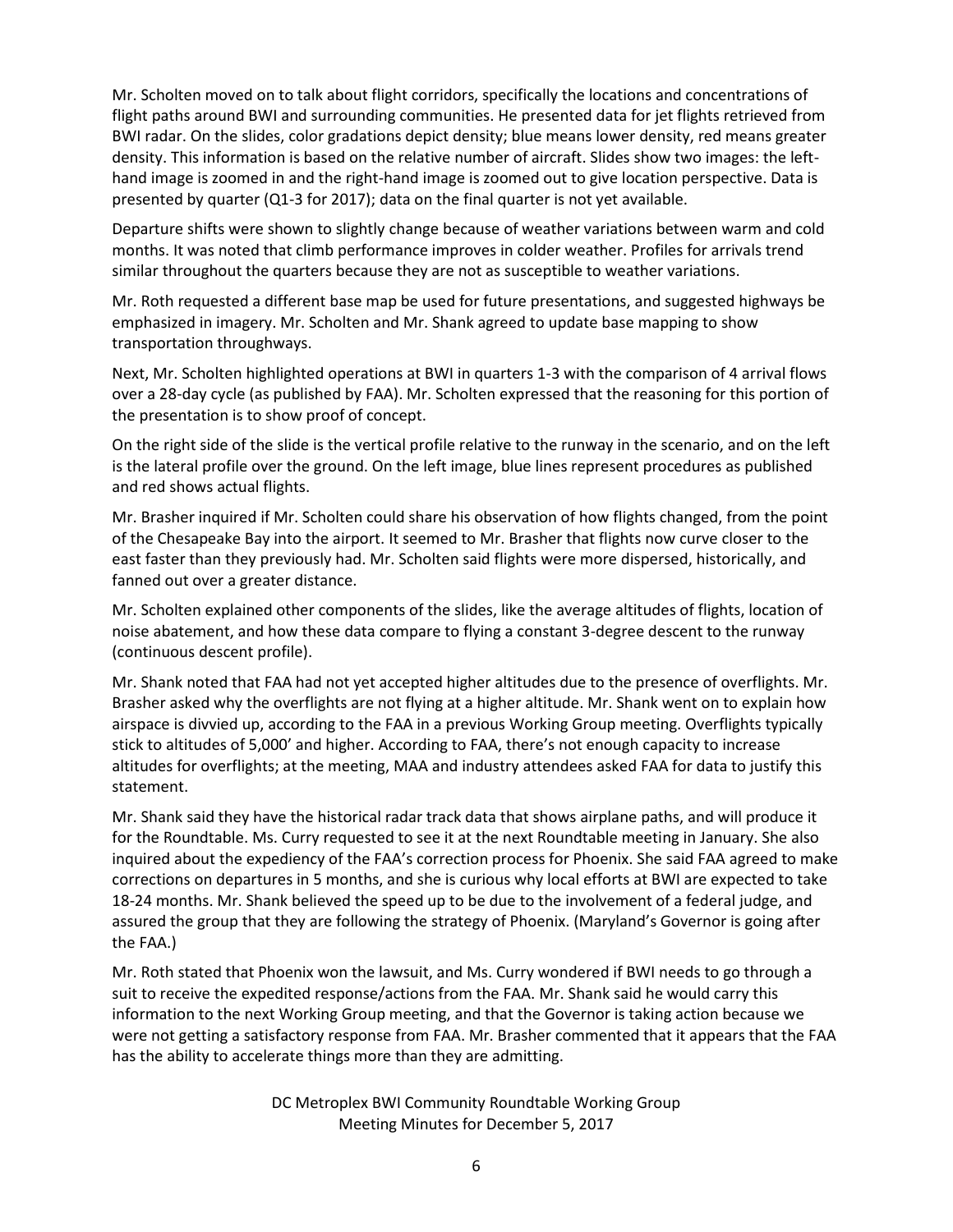Mr. Scholten went back to the presentation material. Mr. Shank reminded the group what it meant to fly a visual approach, as compared to a published approach path. Mr. Scholten said HMMH can provide historical data with 2017 data for a side-by-side comparison. Mr. Shank pointed out that the slide data showed a decrease in altitude much farther (several miles) from the airport, when pilots used a visual approach. This would not be the case, if pilots used published procedures to a fixed waypoint.

Mr. Shank stated that the request is for a 3-degree descent to avoid planes flying at lower altitudes for longer periods of time, prior to meeting prescribed altitudes for waypoints. He also reminded the group that Mr. Brasher requested the addition of fixes. The 3-degree descent was discussed further, and Ms. Reese commented that this change would be significant. Mr. Scholten added that some carriers with older aircraft that are not RNP-capable would still need to fly visual approaches. Ms. Reese asked if the number of flights cleared for visual could be limited. Mr. Shank agreed to add this as an action item to discuss with FAA. He wants to know the percentage, pre-Metroplex, that was actually flying a 3-degree continuous descent.

Mr. Shank said they asked FAA (via the Working Group) to budget for the creation of this approach (additional fixes/waypoints), and believes this could be one possible solution. He plans to revisit this course of action at the next Working Group meeting.

Mr. Brasher reminded the group that no one wants to be under the line of planes, and that the technology should be able to create dispersion. He used the example of 100 additional fixes from GRAFE (a common waypoint) out to the Chesapeake Bay, which would be cycled among aircrafts to create dispersion.

Mr. Shank stressed that the important aspect is getting closure, and MAA is prepared to continue to push through their advisory role to the Roundtable and participation in FAA's Working Group meetings. He stated that MAA and HMMH diligently review FAA's data, as do industry attendees. MAA, HMMH, and industry act as the FAA's peer reviewers. The FAA also reviews ideas shared by MAA and HMMH.

Ms. Reese asked how consistent FAA's data was with the others' data. Mr. Shank responded that they will know more next week (at the upcoming Working Group meeting). He noted that almost sixty days have passed since the last Working Group meeting and that much has happened in the legal realm in that time frame (referring to a recent court decision finding in favor of the city of Phoenix vs. the FAA in a case over whether proper environmental review procedures were followed prior to implementing flight path changes, and subsequent agreement between the city and the FAA on a path forward).

Ms. Curry read an article that stated the FAA had already offered airports in New York dispersion, and she wondered why this has not yet been offered here. Mr. Shank said he thinks they plan to add more fixes, as they are doing at Logan. Mr. Roth asked for clarification on whether these additional fixes were sequential or alternatives, and Mr. Shank responded that the example he saw used additional fixes and procedures.

Ms. Curry added that the PBN Working Group featured in the article is working with 3 airports in New York. She also said the article mentioned FAA had widened their approach to solving noise problems across the country through dispersion. Ms. Mary Ellen Eagan of HMMH requested Ms. Curry forward the article.

Mr. Paul Harrell asked if there was an elevation where noise problems began. Ms. Eagan said she did not believe there was a particular altitude. An audience member estimated the difference in noise between an aircraft at 3,000' and 2,000' to be about half.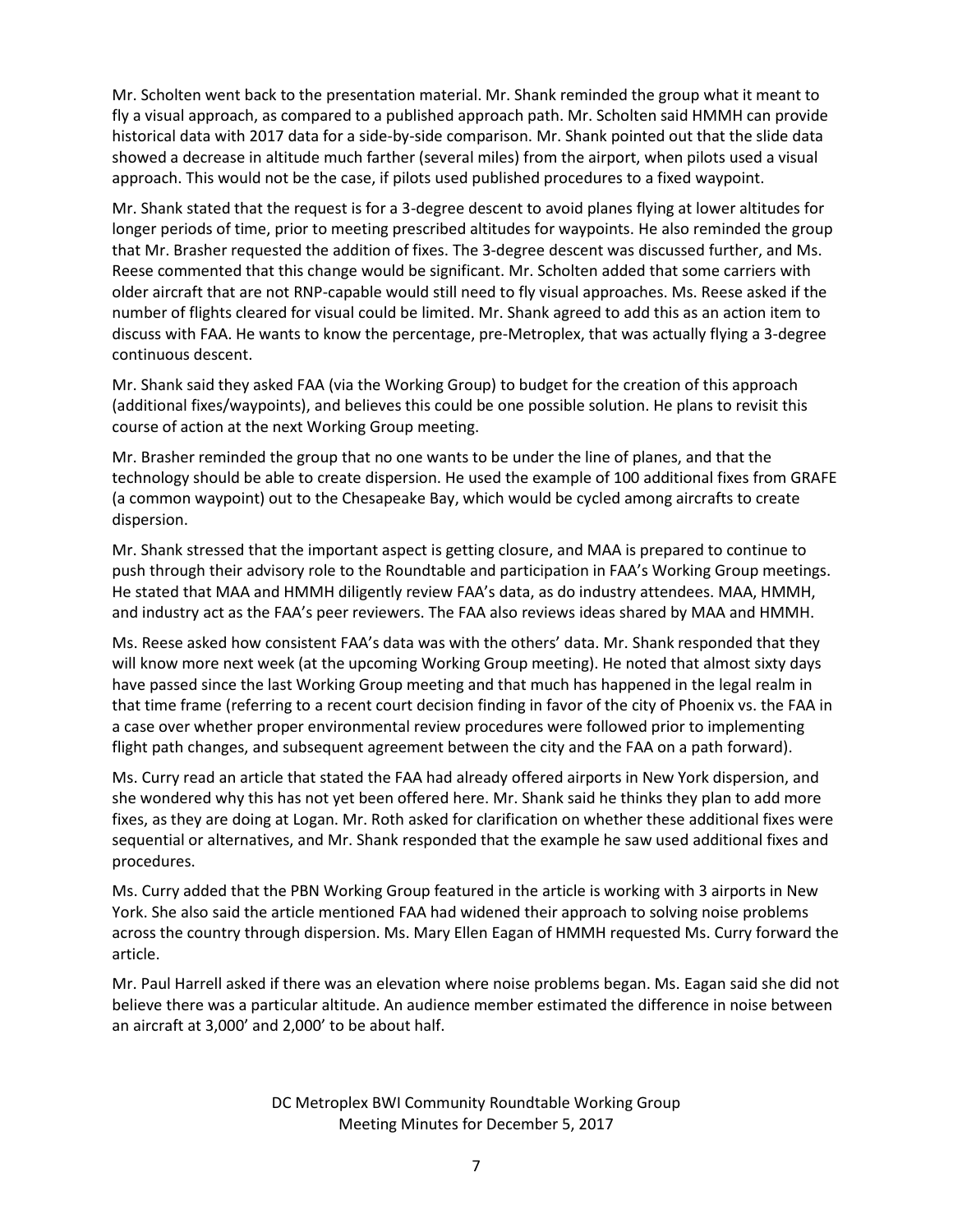### **Deliverables:**

- Mr. Shank to request FAA consider limiting number of flights cleared for visual, and also provide data on percentages of pre-Metroplex flights that flew a 3-degree continuous descent
- Mr. Shank to request FAA consider creating additional fixes/waypoints as a potential way to increase dispersion
- Ms. Curry to forward article about airports in New York to Ms. Eagan and Roundtable

# **4. MAA Presentation on Runway 33L Jet Arrival Historical Flight Tracks and Final Approach Course Intercepts at Baltimore/Washington International Thurgood Marshall Airport**

Mr. Scholten was asked to proceed with another presentation with percentage information. This presentation was a detour from the original agenda. Slides can be viewed here: [http://maacommunityrelations.com//content/anznoiseupdate/dcroundtablecalendar.php](http://maacommunityrelations.com/content/anznoiseupdate/dcroundtablecalendar.php)

Content showed jet arrivals over time and where they have been intercepting the approach course, including from what direction they've been approaching the runway. The presentation only analyzed arrivals on Runway 33L for jet aircraft, showing the current operation numbers and historical percentages. They looked at the majority of the paths out there to determine percentages. Data covered 2012, 2013, 2015, and 2017 data samples because they correspond to three 28-day FAA publication cycles: 2012 is pre-Metroplex, 2013 is pre-Metroplex with changes from 2012, 2015 is mid-Metroplex, and 2017 is the most recent data available.

To determine percentages, four 84-day samples were utilized. (In 2013, there were more flights because a summertime sample was used; the reason for using this time frame was the closure of a runway during the normally used period.) The data is organized by general cardinal direction and broken out based on fixed points. Mr. Scholten reviewed the contents of the presentation slides. The summary slide compares 2017 with 2012, 2013, and 2015, showing changes relative to time period.

Ms. Reese asked about changes for GRAFE and SPLAT; NextGen numbers show GRAFE should not really have much of a change. Mr. Scholten explained that the numbers in question were total, and added that looking at arrivals coming from the southwest (RAVNN/RIPKIN) gives a better idea.

In 2012 and 2013, there was a path from RAVNN to SPLAT (pre-Metroplex). A two-pronged change occurred. SPLAT was published for only RNAV(Area Navigation)/RNP(Required Navigation Performance), then added and published on for the RNP approach only, and finally made available for flights not using RNAV/RNP such as those utilizing an ILS (Instrument Landing System). In addition, there was a rule change on clearing for approach procedures that allowed aircraft to be cleared to SPLAT. Ms. Reese noted that these reasons explain why SPLAT had more of an increase than what was lost for GRAFE.

Mr. Brasher asked for more details on the rule change mentioned by Mr. Scholten. Mr. Scholten responded that the changes occurred under FAA Order 7110.65 (the Air Traffic Controller's manual). Updates to the manual included how controllers separate aircraft, radar vector aircraft, phraseology, and more.

Mr. Brasher asked if these updates included a public comment period. Mr. Scholten said the Order is online for review, however, he is unsure whether there was a public review and comment period prior to publishing.

Ms. Reese asked about the impact of RNP. Mr. Shank stated that this data supported the argument that RAVNN to GRAFE should be utilized more. He said this is what industry was asking for, but he does not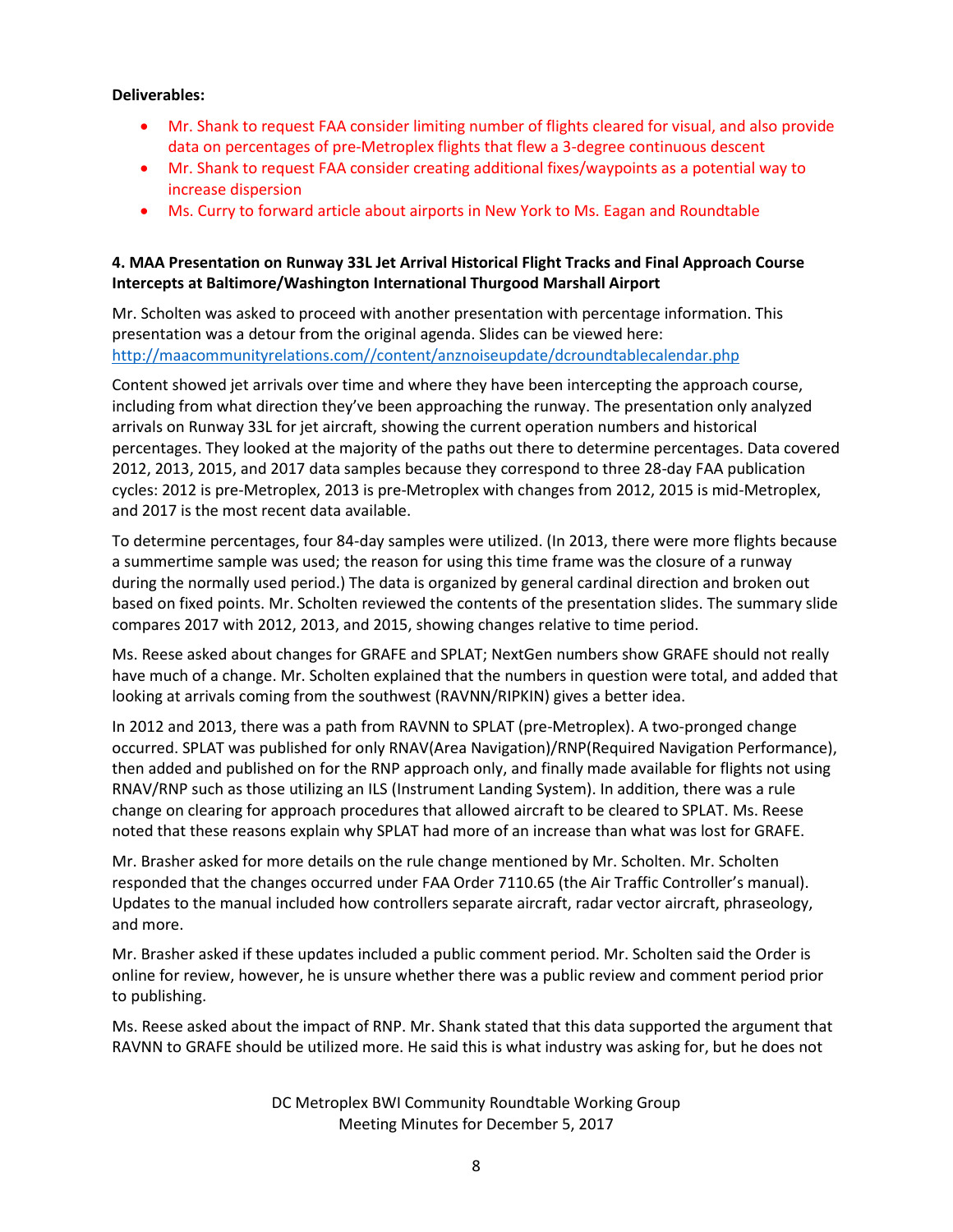believe this is enough; he wants to see a published procedure because that will dictate what the pilot does. Currently, the pilot can decide to fly something other than the continuous descent.

Ms. Reese then asked how RNP will allow conditions to return to pre-NextGen conditions, and what degree of similarity in conditions can be expected. Mr. Shank said they would need to calculate this information with the current fleet mix. He added that the RNP approach would also alleviate some of the traffic flying from JANNS to SPLAT. Mr. Scholten noted that an RNP approach could still be flown visually, since it could be loaded as a backup on the aircraft FMS (Flight Management System).

Mr. Shank explained that with FMS, the plane is flying itself. He noted that flight traffic could be spread within the notional area with more intermediate fixes. In response to a question from an audience member, Mr. Holley, Mr. Shank said commercial jet aircraft cannot fly a certain procedure because of the proximity to the end of the runway. Mr. Scholten added that final approach fixes are normally 5 miles or greater from the end of the runway, with few exceptions. Mr. Shank said they would ask industry what is possible and what FAA can be accommodate procedurally and hopefully industry can agree to adopt this approach.

Mr. David Lee complimented the helpful and enlightening analysis provided in the presentation, then asked if the same analysis can be done for east flow arrivals to Runway 10. Mr. Shank agreed that this additional analysis should be done.

#### **Deliverables:**

- MAA/HMMH to use base maps in future presentations and imagery that clearly depict highways and major roads and go out 20+ miles from the airport
- HMMH to circulate presentation to Roundtable
- MAA/HMMH to calculate how RNP will allow a return to pre-NextGen conditions with the current fleet mix
- Mr. Shank to ask industry about intermediate fixes and ability to descend to runway, and ask the FAA what can be accommodated procedurally
- MAA/HMMH to analyze east flow arrivals for Runway 10

### **5. Committee Reports: Communications, Legislative, Technical**

This topic was not discussed, due to the lack of time remaining.

### **6. Upcoming PTC TRACON Visit by Roundtable**

This topic was not discussed, due to the lack of time remaining.

### **7. Public Comment**

**Mr. Jimmy Pleasant** of Ellicott City said there were over 400 departures each day during Thanksgiving week. He observed 224 flights over his house in one day, which he considers outrageous. He said flight traffic peaked in 2001 and is now climbing rapidly again; BWI is having their  $2^{nd}$  best year in history in aircraft operations. He stated that there were almost 20,000 operations for the airport in the 2<sup>nd</sup> quarter of 2017. During the second and third quarter, he claimed a noise sensor in Columbia was hitting between 70-75 decibels (then taken offline). He called this an obstruction of justice and wanted to know why the sound system was suddenly shut down.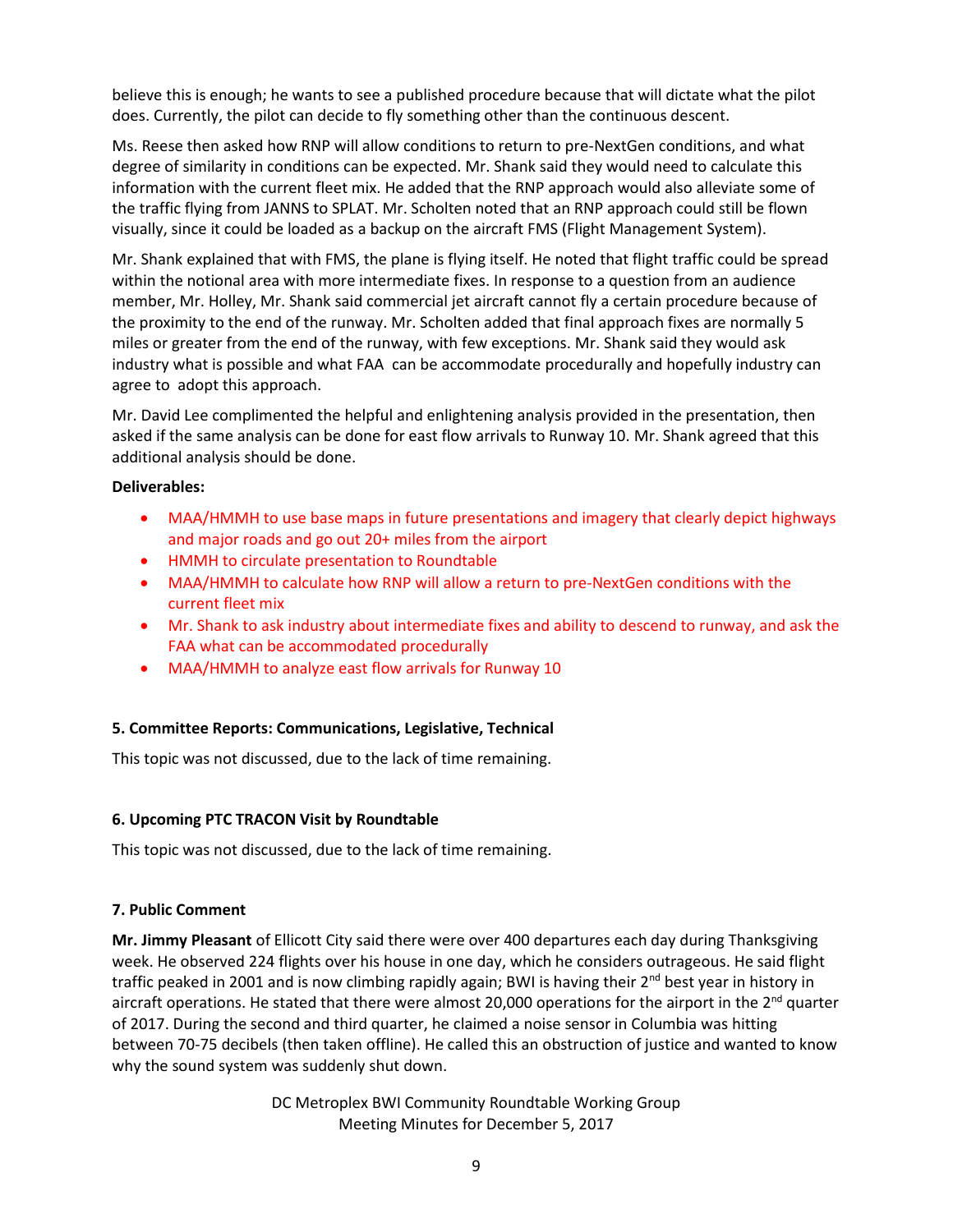Mr. Shank explained that the sound system MAA has been using is quite aged and they are in the process of replacing it. Installation is underway. The issue for not replacing the equipment sooner was cost. Ms. Robin Bowie, MAA Director of Environmental Services, was introduced. She is stepping in after Ms. Ellen Sample's retirement.. She said they anticipate the new equipment to be up and running by summer of 2018. Mr. Shank suggested possibly placing one of the sensors near Mr. Pleasant's house.

**Ms. Nancy Figgins** of Arden on the Severn thanked the Roundtable and community representatives, MAA, and residents for their work. She has been impressed by the material presented at the meeting. While there is no HOA in her community, there is the Arden Civic Association. Ms. Figgins and Mr. Eric Best, who was present at last month's Roundtable meeting, went to the ACA board meeting and requested they appoint someone to represent Arden; Ms. Figgins and Mr. Best will be sharing this responsibility. She noted that she lives directly under Runway 33L, in a house on Valentine Creek purchased in 2003. Her home is a modernized cinder block beach house with 11" walls and double-pane windows. While in her yard, she cannot have a conversation while a plane flies overhead. She said she can see the eyeballs of the Southwest pilots, due to how low the planes fly. Some days, they fly overhead all day. Her house does not rattle, though things in her driveway like the trash do. At night, she pulls down the shades and wears ear plugs to cope with the noise; she has also resorted to sleeping pills. There is typically a break from the noise from midnight until 4 in the morning, but that seems to be it. She wishes she had gotten involved earlier in the Roundtable. She is retired now, and had a background in senior level management in the technology field, where she managed teams of over a hundred people. She offered her help to the Roundtable because this is the first time she's asked herself if a move from her dream beach cottage will be necessary, as a result of the noise. Mr. Brasher is her Roundtable representative.

The next public comment came from **Mr. Keith Fischbach**, who lives in Severna Park (about 7 miles from the final approach for Runway 33L). He is a pilot, and learned to fly at BWI. He said operations at BWI are like a finely-tuned clock. He stated that runway usage is not always determined by wind, weather, or safety; the general aviation Runway 33R is one of the main reasons. He observed that air traffic controllers obsess over lining planes up perfectly, and they run general aviation aircraft on Runway 33R and land on Runway 33L all day long. They also take off on Runway 28. He stated this is safe, efficient, and works really well. He complained about planes, such as FedEx, hanging over Runway 33L at 4 in the morning; there are many houses under Runway 33L. Why not send aircraft over Patapsco State Park, as there are practically no homes in that area. He does not understand why this option has not been considered. While he deals with air traffic and loves the airport, he considers these early morning flights to be ridiculous. He believes the overall operations at the airport need to be reviewed. He stated that there is no general aviation traffic after midnight. Regardless of winds that favor Runway 28, planes are landing on Runway 33L. When general aviation is not a factor, he finds it unacceptable to still fly these patterns.

Mr. Shank asked for clarification, and Mr. Fischbach responded that operational efficiency and sequencing are not a factor after 8 at night. Mr. Shank restated that Mr. Fischbach was suggesting landing planes on Runway 28 (non-general aviation after 8-9 pm), and this will be taken into consideration.

Mr. Fischbach continued by stating the 30-60 day closures experienced at each runway, then asked if that meant the planes were departing/arriving under unsafe conditions. He answered this question himself, saying that the differences between the wind on Runway 28 and Runway 33 are negligible, unless the winds are severe.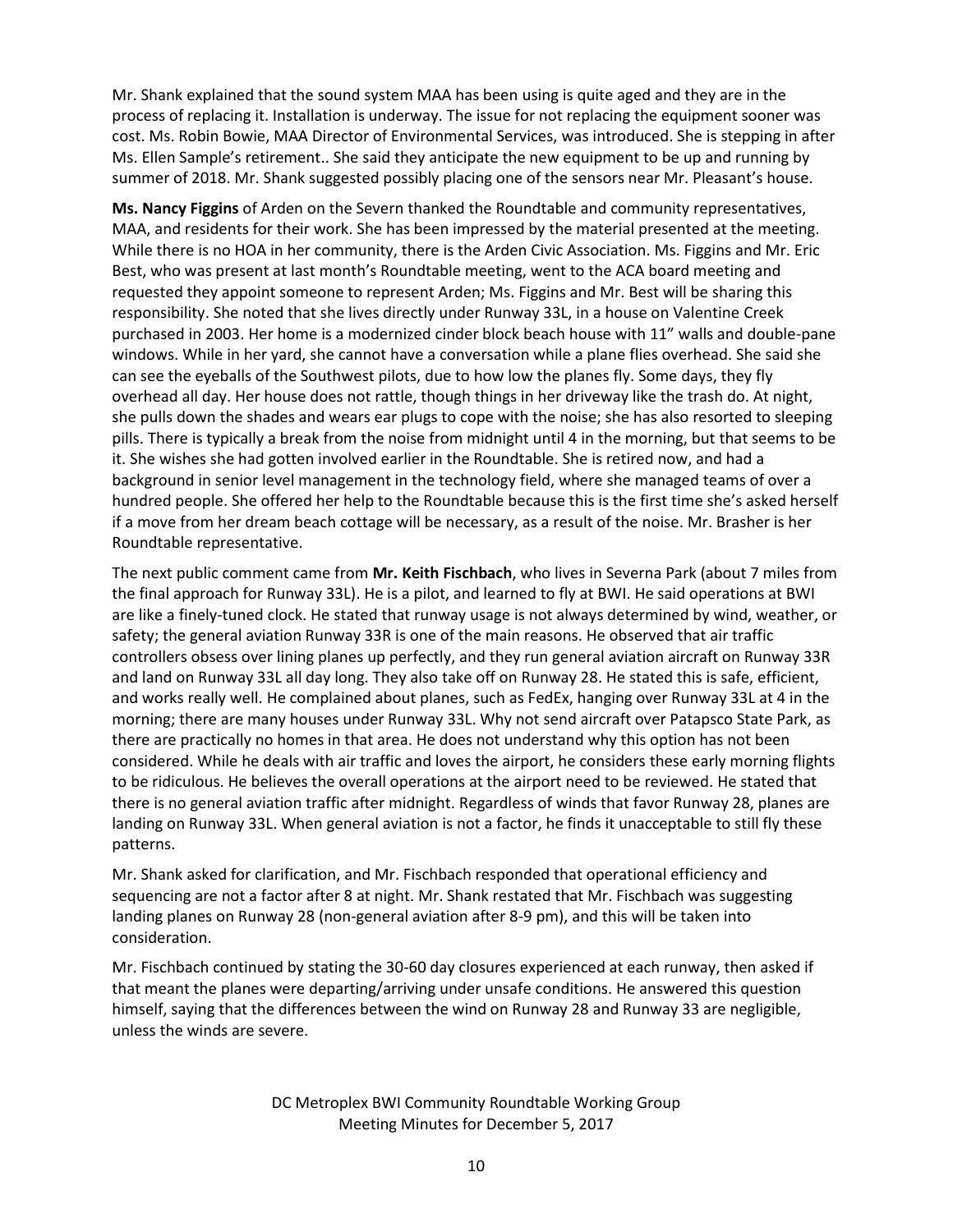Mr. Roth reminded the group of the Roundtable's request to revert back to pre-NextGen conditions. Mr. Fischbach said he is not proposing to move the problem to where it has not been, rather to move it where it affects fewer people who have houses that are fixed to deal with the noise.

**Mr. Michael Bahr** of Hanover (a mile southeast of Arundel Mills Mall) observed planes flying a new pattern over the past 3 months. He handed out a graphic. The first page showed typical departures for Runway 28. The next page shows flights over the past 3 months. As soon as they take off from Runway 28 and clear Aviation Boulevard, they make a sharp left turn and fly over Mr. Bahr's home. He also experiences noise from Runway 15R flights headed to New England/New York.

Mr. Shank noted his familiarity with these patterns, as they are published departure procedures. Mr. Scholten and Mr. Shank said they will double check the procedures again to determine if there was a change. Mr. Bahr said he has been documenting the change and called it unreal, with changes beginning on August 12, 2017.

Mr. Shank posed the question of what happens when a change occurs in procedure and what the public information process is. Mr. Bahr stated that at the August Roundtable meeting there was mention of public notification, though he has not seen anything yet that can be publicly shared. Mr. Shank reminded Mr. Bahr and the audience of the website with materials from the Roundtable (on MAA's community webpage). Mr. Shank also said that, historically, he and Ms. Ellen Sample of MAA would go to community associations to discuss noise.

Mr. Bahr remembered the existence of a quarterly newsletter on noise levels in the past. He said the newsletters contained information and updates, and he recalled them being stuffed in his mailbox flag. Mr. Shank noted that MAA does mailings, and they currently have 2 campaigns for direct mail.

An audience member said that the website did not have sufficient information, and Mr. Shank said they would work on accessibility of the site and its information. Ms. Curry stated that there are ways to optimize a website so certain pages will show up on search results more than others. Ms. Karen Harrell of MAA said the bulletin board on the main page is visible and accessible.

Ms. Reese suggested that it is time for MAA to do a press release for The Capital with a link to the website and a statement that the FAA is expected to return in February. Another audience member said they had difficulty finding details on tonight's Roundtable meeting from the website.

### **Deliverables:**

- MAA to consider landing planes on Runway 28 (outside of general aviation peak times)
- MAA will check the changes in procedures for Runway 28 and 15 departures (Mr. Bahr's comment)
- MAA to improve information accessibility of Roundtable information on website

### **8. Work Session on Status of Action Items, Tier 1 Items**

This topic was not discussed, due to the lack of time remaining.

### **9. Review Action Items and Adjourn**

The next Roundtable meeting is tentatively scheduled for Tuesday, January 16<sup>th</sup>, 2018. Mr. Brasher expressed appreciation to the Roundtable for their confidence in his and Mr. Yates' leadership over the